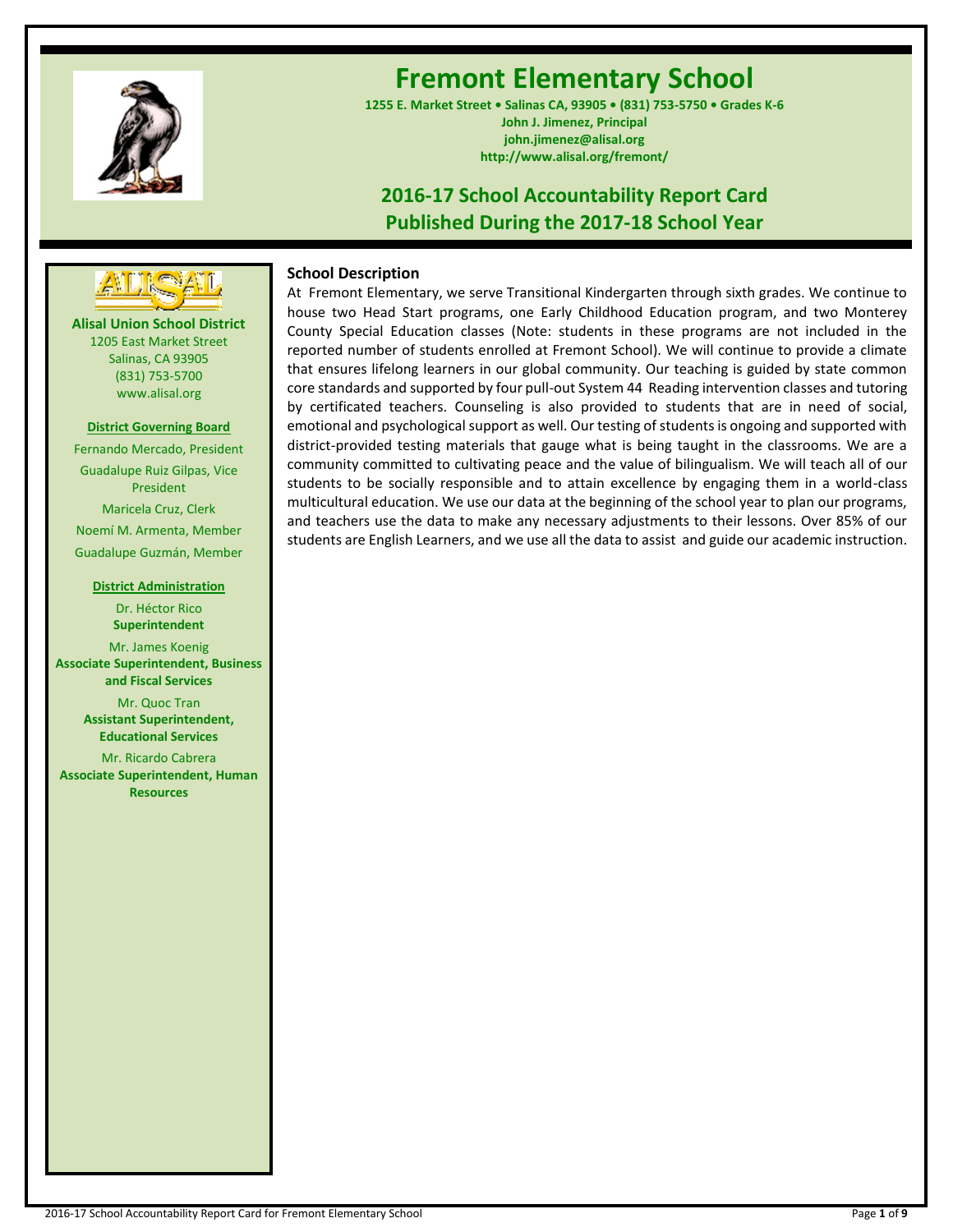## **About the SARC**

By February 1 of each year, every school in California is required by state law to publish a School Accountability Report Card (SARC). The SARC contains information about the condition and performance of each California public school. Under the Local Control Funding Formula (LCFF) all local educational agencies (LEAs) are required to prepare a Local Control and Accountability Plan (LCAP), which describes how they intend to meet annual school-specific goals for all pupils, with specific activities to address state and local priorities. Additionally, data reported in an LCAP is to be consistent with data reported in the SARC.

- For more information about SARC requirements, see the California Department of Education (CDE) SARC Web page at http://www.cde.ca.gov/ta/ac/sa/.
- For more information about the LCFF or LCAP, see the CDE LCFF Web page at http://www.cde.ca.gov/fg/aa/lc/.
- For additional information about the school, parents/guardians and community members should contact the school principal or the district office.

| 2016-17 Student Enrollment by Grade Level |                           |  |  |
|-------------------------------------------|---------------------------|--|--|
| <b>Grade Level</b>                        | <b>Number of Students</b> |  |  |
| Kindergarten                              | 129                       |  |  |
| Grade 1                                   | 123                       |  |  |
| Grade 2                                   | 110                       |  |  |
| Grade 3                                   | 125                       |  |  |
| Grade 4                                   | 105                       |  |  |
| Grade 5                                   | 131                       |  |  |
| Grade 6                                   | 124                       |  |  |
| <b>Total Enrollment</b>                   | 847                       |  |  |

| 2016-17 Student Enrollment by Group        |                                    |  |  |  |
|--------------------------------------------|------------------------------------|--|--|--|
| Group                                      | <b>Percent of Total Enrollment</b> |  |  |  |
| <b>Black or African American</b>           | 0                                  |  |  |  |
| American Indian or Alaska Native           | 0                                  |  |  |  |
| Asian                                      | 0                                  |  |  |  |
| <b>Filipino</b>                            | O                                  |  |  |  |
| <b>Hispanic or Latino</b>                  | 85.4                               |  |  |  |
| <b>Native Hawaiian or Pacific Islander</b> | 0                                  |  |  |  |
| White                                      | 0.1                                |  |  |  |
| <b>Two or More Races</b>                   | 0.2                                |  |  |  |
| Socioeconomically Disadvantaged            | 96.7                               |  |  |  |
| <b>English Learners</b>                    | 87.6                               |  |  |  |
| <b>Students with Disabilities</b>          | 7.1                                |  |  |  |
| <b>Foster Youth</b>                        | O                                  |  |  |  |

## **A. Conditions of Learning**

#### **State Priority: Basic**

The SARC provides the following information relevant to the State priority: Basic (Priority 1):

- Degree to which teachers are appropriately assigned and fully credentialed in the subject area and for the pupils they are teaching;
- Pupils have access to standards-aligned instructional materials; and
- School facilities are maintained in good repair.

| <b>Teacher Credentials</b>                         |           |           |           |  |  |  |
|----------------------------------------------------|-----------|-----------|-----------|--|--|--|
| <b>Fremont Elementary School</b>                   | $15 - 16$ | $16 - 17$ | $17 - 18$ |  |  |  |
| <b>With Full Credential</b>                        | 31        | 32        | 27        |  |  |  |
| <b>Without Full Credential</b>                     | 3         | 6         | 12        |  |  |  |
| Teaching Outside Subject Area of Competence        | 0         | O         |           |  |  |  |
| <b>Alisal Union School District</b>                | $15 - 16$ | $16 - 17$ | $17 - 18$ |  |  |  |
| <b>With Full Credential</b>                        |           |           | 334       |  |  |  |
| <b>Without Full Credential</b>                     |           |           | 61        |  |  |  |
| <b>Teaching Outside Subject Area of Competence</b> |           |           |           |  |  |  |

| <b>Teacher Misassignments and Vacant Teacher Positions at this School</b> |  |  |  |  |  |  |  |
|---------------------------------------------------------------------------|--|--|--|--|--|--|--|
| <b>Fremont Elementary School</b><br>$17 - 18$<br>15-16<br>$16 - 17$       |  |  |  |  |  |  |  |
| <b>Teachers of English Learners</b>                                       |  |  |  |  |  |  |  |
| Total Teacher Misassignments                                              |  |  |  |  |  |  |  |
| <b>Vacant Teacher Positions</b>                                           |  |  |  |  |  |  |  |

\* "Misassignments" refers to the number of positions filled by teachers who lack legal authorization to teach that grade level, subject area, student group, etc. Total Teacher Misassignments includes the number of Misassignments of Teachers of English Learners.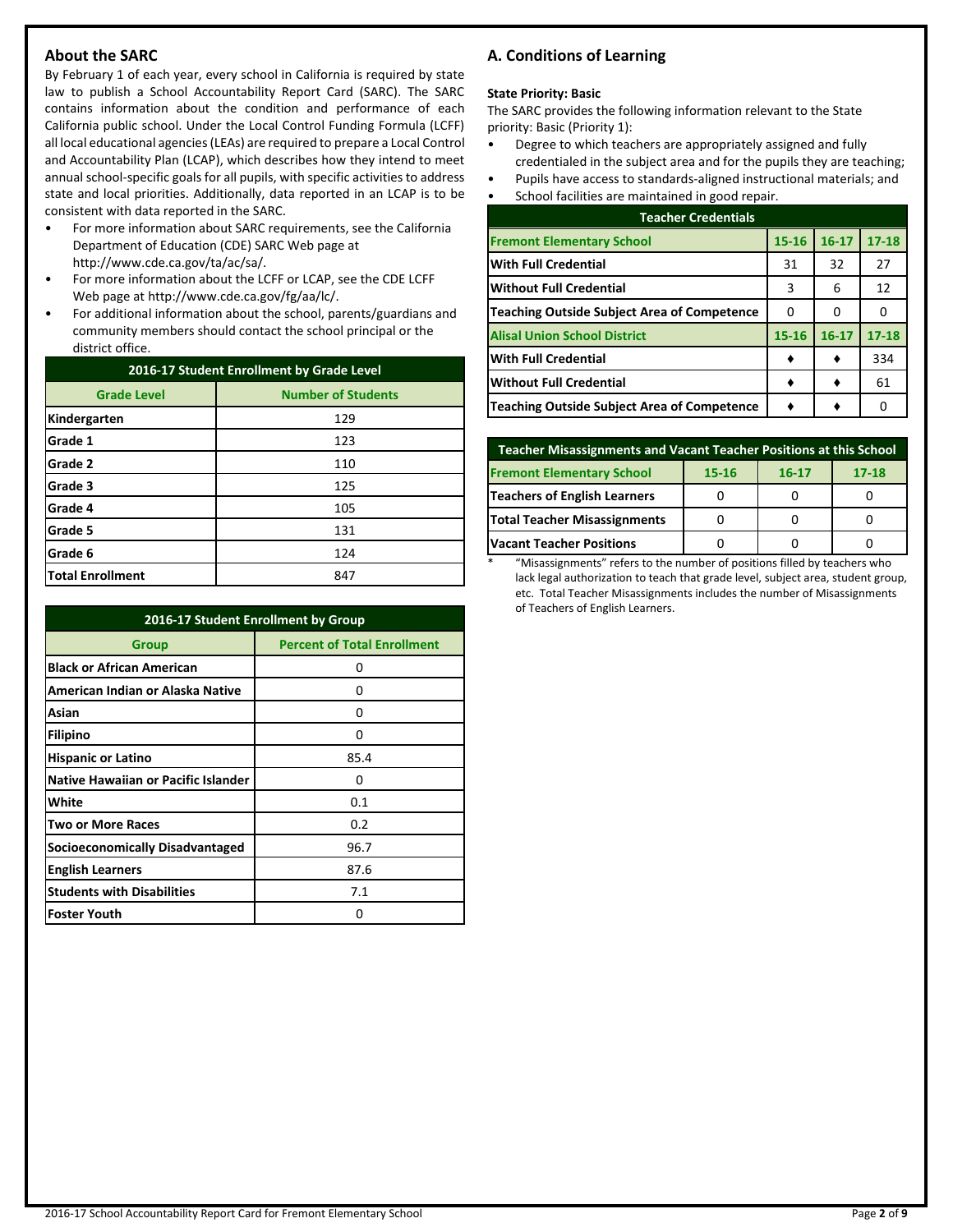## **Quality, Currency, Availability of Textbooks and Instructional Materials (School Year 2017-18)**

In order to support classroom professionals in teaching the Language Arts and Math Common Core State Standards, Engage NY curriculum, in both content areas was recommended and adopted as district curriculum. Both Engage NY Language Arts and Math were piloted and feedback from teachers attested to the ability of these common core resources to meet the requirements of the new common core state standards (CCSS).

In Language Arts:

K-1-2-3 Wonders is used to teacher all Language Arts standards. 4-6 used Engage NY solely to teach all Language Arts standards.

In Math:

At K-6, teachers used both the adopted Everyday Math curriculum and Engage NY Math, selecting one as their primary resource and the other as a secondary resource.

Bilingual Transference classrooms were able to use the Engage NY Math because student materials became available.

|                                     | <b>Textbooks and Instructional Materials</b><br>Year and month in which data were collected: 2014                                              |                            |
|-------------------------------------|------------------------------------------------------------------------------------------------------------------------------------------------|----------------------------|
| <b>Core Curriculum Area</b>         | <b>Textbooks and Instructional Materials/Year of Adoption</b>                                                                                  |                            |
| <b>Reading/Language Arts</b>        | McMillan / McGraw-Hill, Wonders- Adopted 2017<br>Engage New York Language Arts- Adopted 2014<br>McMillan / McGraw-Hill, Treasures-Adopted 2010 |                            |
|                                     | The textbooks listed are from most recent adoption:<br>Percent of students lacking their own assigned textbook:                                | <b>Yes</b><br>$\mathbf{0}$ |
| <b>Mathematics</b>                  | Engage New York Math- Adopted 2014<br>McMillan / McGraw-Hill,<br>Every Day Math-Adopted 2012                                                   |                            |
|                                     | The textbooks listed are from most recent adoption:                                                                                            | <b>Yes</b>                 |
|                                     | Percent of students lacking their own assigned textbook:                                                                                       | 0                          |
| <b>Science</b>                      | Delta Foss- (Kinder-5th grades) - Adopted 2007<br>McGraw-Hill- (6th grade) - Adopted 2006                                                      |                            |
|                                     | The textbooks listed are from most recent adoption:                                                                                            | Yes                        |
|                                     | Percent of students lacking their own assigned textbook:                                                                                       | $\mathbf 0$                |
| <b>History-Social Science</b>       | McGraw-Hill, Vistas-Adopted 2006                                                                                                               |                            |
|                                     | The textbooks listed are from most recent adoption:                                                                                            | <b>Yes</b>                 |
|                                     | Percent of students lacking their own assigned textbook:                                                                                       | $\mathbf 0$                |
| <b>Foreign Language</b>             | Not applicable                                                                                                                                 |                            |
|                                     | The textbooks listed are from most recent adoption:                                                                                            | No                         |
|                                     | Percent of students lacking their own assigned textbook:                                                                                       | $\Omega$                   |
| <b>Health</b>                       | Not applicable                                                                                                                                 |                            |
|                                     | The textbooks listed are from most recent adoption:                                                                                            | No                         |
|                                     | Percent of students lacking their own assigned textbook:                                                                                       | $\mathbf 0$                |
| <b>Visual and Performing Arts</b>   | Not applicable                                                                                                                                 |                            |
|                                     | The textbooks listed are from most recent adoption:                                                                                            | No                         |
|                                     | Percent of students lacking their own assigned textbook:                                                                                       | 0                          |
| <b>Science Laboratory Equipment</b> | N/A                                                                                                                                            |                            |
|                                     | The textbooks listed are from most recent adoption:                                                                                            | N/A                        |
|                                     | Percent of students lacking their own assigned textbook:                                                                                       | 0                          |

Note: Cells with N/A values do not require data.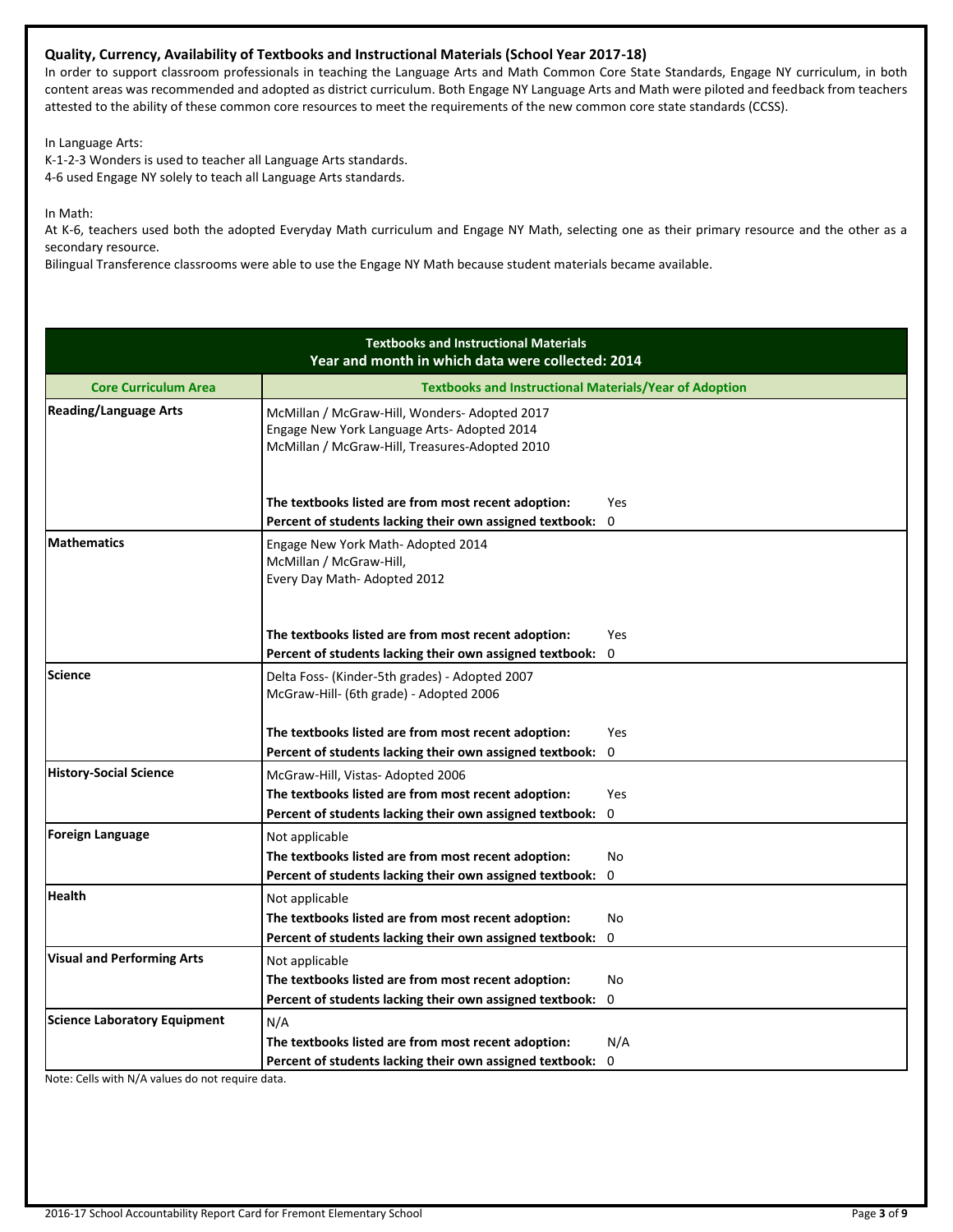## **School Facility Conditions and Planned Improvements (Most Recent Year)**

Our school has 30 classrooms, a multipurpose room, and a library. The main campus was built in 1941. Additions were constructed in 1948, 1951, and 1993.

We have one day custodian and two custodians that come in the afternoon. All classrooms and rest rooms are cleaned daily. The day custodian picks up litter and performs everyday duties. The afternoon custodians and the day custodian work closely to maintain a safe and clean campus. Grounds and maintenance personnel visit each site monthly.

| <b>School Facility Good Repair Status (Most Recent Year)</b><br>Year and month in which data were collected: August, 2017 |                  |      |                      |      |                                |  |
|---------------------------------------------------------------------------------------------------------------------------|------------------|------|----------------------|------|--------------------------------|--|
|                                                                                                                           |                  |      | <b>Repair Status</b> |      | <b>Repair Needed and</b>       |  |
| <b>System Inspected</b>                                                                                                   | Good             |      | Fair                 | Poor | <b>Action Taken or Planned</b> |  |
| Systems:<br>Gas Leaks, Mechanical/HVAC, Sewer                                                                             | X                |      |                      |      |                                |  |
| Interior:<br><b>Interior Surfaces</b>                                                                                     | x                |      |                      |      |                                |  |
| <b>Cleanliness:</b><br>Overall Cleanliness, Pest/Vermin Infestation                                                       | X                |      |                      |      |                                |  |
| Electrical:<br>Electrical                                                                                                 | X                |      |                      |      |                                |  |
| <b>Restrooms/Fountains:</b><br>Restrooms, Sinks/ Fountains                                                                | X                |      |                      |      |                                |  |
| Safety:<br>Fire Safety, Hazardous Materials                                                                               | X                |      |                      |      |                                |  |
| Structural:<br>Structural Damage, Roofs                                                                                   | X                |      |                      |      |                                |  |
| <b>External:</b><br>Playground/School Grounds, Windows/Doors/Gates/Fences                                                 | X                |      |                      |      |                                |  |
| <b>Overall Rating</b>                                                                                                     | <b>Exemplary</b> | Good | Fair                 | Poor |                                |  |
|                                                                                                                           | X                |      |                      |      |                                |  |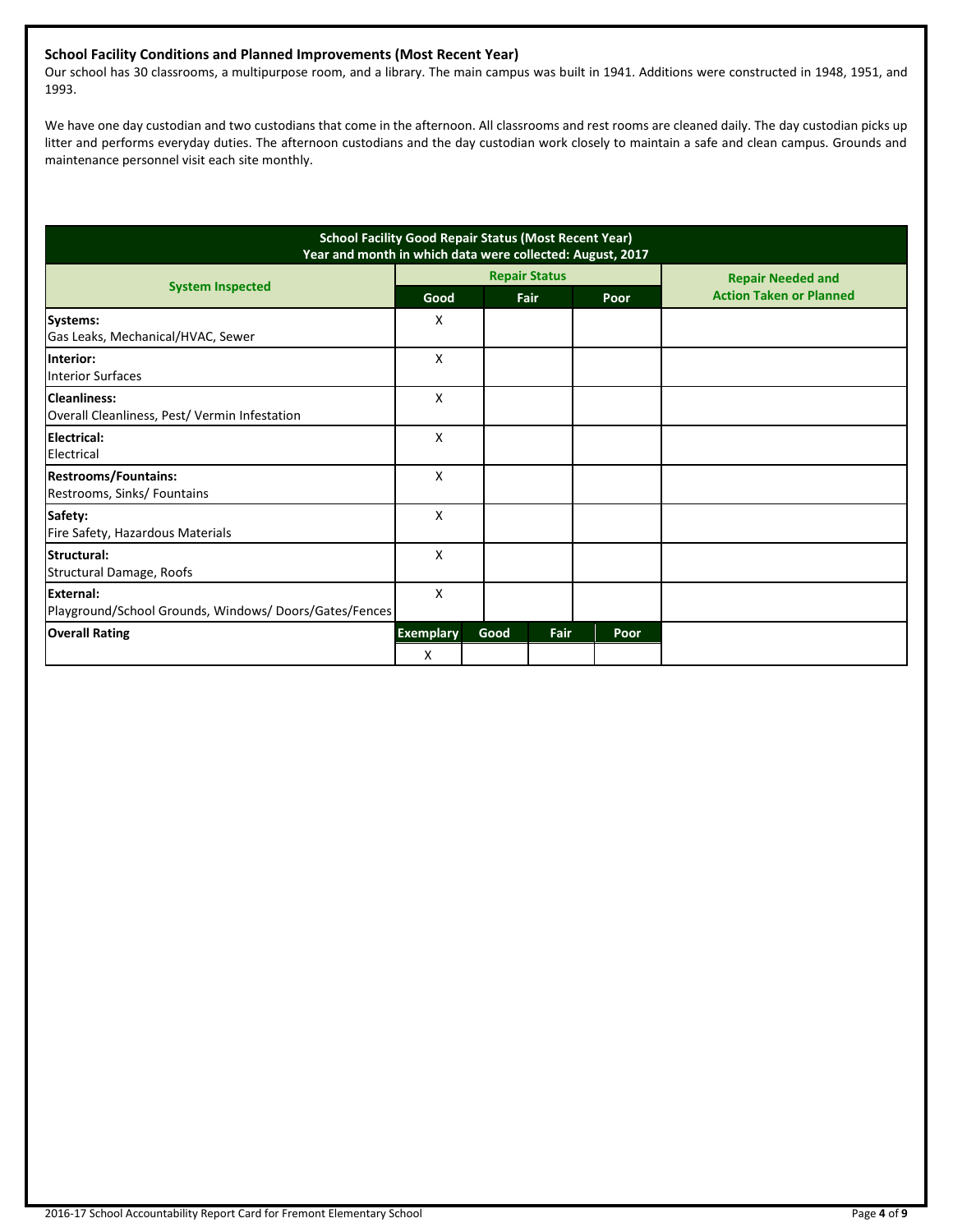## **B. Pupil Outcomes**

#### **State Priority: Pupil Achievement**

The SARC provides the following information relevant to the State priority: Pupil Achievement (Priority 4):

- Statewide assessments (i.e., California Assessment of Student Performance and Progress [CAASPP] System, which includes the Smarter Balanced Summative Assessments for students in the general education population and the California Alternate Assessments [CAAs] for English language arts/literacy [ELA] and mathematics given in grades three through eight and grade eleven. The CAAs have replaced the California Alternate Performance Assessment [CAPA] for ELA and mathematics, which were eliminated in 2015. Only eligible students may participate in the administration of the CAAs. CAA items are aligned with alternate achievement standards, which are linked with the Common Core State Standards [CCSS] for students with significant cognitive disabilities); and
- The percentage of students who have successfully completed courses that satisfy the requirements for entrance to the University of California and the California State University, or career technical education sequences or programs of study

| 2016-17 CAASPP Results for All Students |                                                                                       |               |                 |           |              |           |  |
|-----------------------------------------|---------------------------------------------------------------------------------------|---------------|-----------------|-----------|--------------|-----------|--|
|                                         | Percent of Students Meeting or Exceeding the State Standards<br>$(grades 3-8 and 11)$ |               |                 |           |              |           |  |
| <b>Subject</b>                          |                                                                                       | <b>School</b> | <b>District</b> |           | <b>State</b> |           |  |
|                                         | 15-16                                                                                 | $16 - 17$     | 15-16           | $16 - 17$ | 15-16        | $16 - 17$ |  |
| IELA                                    | 21                                                                                    | 22            | 24              | 28        | 48           | 48        |  |
| Math                                    | 18                                                                                    | 15            | 18              | 21        | 36           | 37        |  |

Percentages are not calculated when the number of students tested is ten or less, either because the number of students in this category is too small for statistical accuracy or to protect student privacy.

| <b>CAASPP Test Results in Science for All Students</b>                                                     |                                                  |           |       |           |       |           |
|------------------------------------------------------------------------------------------------------------|--------------------------------------------------|-----------|-------|-----------|-------|-----------|
| <b>Percent of Students Scoring at Proficient or Advanced</b><br>(meeting or exceeding the state standards) |                                                  |           |       |           |       |           |
| <b>Subject</b>                                                                                             | <b>District</b><br><b>School</b><br><b>State</b> |           |       |           |       |           |
|                                                                                                            | $14 - 15$                                        | $15 - 16$ | 14-15 | $15 - 16$ | 14-15 | $15 - 16$ |
| Science                                                                                                    | 32                                               | 30        | 31    | 28        | 56    | 54        |

Note: Science test results include California Standards Tests (CSTs), California Modified Assessment (CMA), and California Alternate Performance Assessment (CAPA) in grades five, eight, and ten.

Note: Scores are not shown when the number of students tested is ten or less, either because the number of students in this category is too small for statistical accuracy or to protect student privacy.

Note: The 2016-17 data are not available. The California Department of Education is developing a new science assessment based on the Next Generation Science Standards for California Public Schools (CA NGSS). The new California Science Test (CAST) was piloted in spring 2017. The CST and CMA for Science will no longer be administered.

| Grade | 2016-17 Percent of Students Meeting Fitness Standards |          |        |  |  |
|-------|-------------------------------------------------------|----------|--------|--|--|
| Level | 4 of 6                                                | $5$ of 6 | 6 of 6 |  |  |
|       | 14.7                                                  | 15.5     |        |  |  |

Percentages are not calculated when the number of students tested is ten or less, either because the number of students in this category is too small for statistical accuracy or to protect student privacy.

| 2015-16 CAASPP Results by Student Group<br>Science (grades 5, 8, and 10) |                           |                   |                            |                               |  |  |  |
|--------------------------------------------------------------------------|---------------------------|-------------------|----------------------------|-------------------------------|--|--|--|
|                                                                          | <b>Number of Students</b> |                   | <b>Percent of Students</b> |                               |  |  |  |
| <b>Group</b>                                                             | <b>Enrolled</b>           | with Valid Scores | w/ Valid Scores            | <b>Proficient or Advanced</b> |  |  |  |
| <b>All Students</b>                                                      | 126                       | 121               | 96.0                       | 29.8                          |  |  |  |
| <b>Male</b>                                                              | 66                        | 63                | 95.5                       | 34.9                          |  |  |  |
| Female                                                                   | 60                        | 58                | 96.7                       | 24.1                          |  |  |  |
| <b>Hispanic or Latino</b>                                                | 124                       | 120               | 96.8                       | 30.0                          |  |  |  |
| Socioeconomically Disadvantaged                                          | 117                       | 114               | 97.4                       | 29.0                          |  |  |  |
| <b>English Learners</b>                                                  | 80                        | 77                | 96.3                       | 16.9                          |  |  |  |
| <b>Students with Disabilities</b>                                        | 11                        | 10                | 90.9                       | 40.0                          |  |  |  |
| <b>Students Receiving Migrant Education Services</b>                     | 15                        | 15                | 100.0                      | 26.7                          |  |  |  |

Science test results include CSTs, CMA, and CAPA in grades five, eight, and ten. The "Proficient or Advanced" is calculated by taking the total number of students who scored at Proficient or Advanced on the science assessment divided by the total number of students with valid scores. Scores are not shown when the number of students tested is ten or less, either because the number of students in this category is too small for statistical accuracy or to protect student privacy.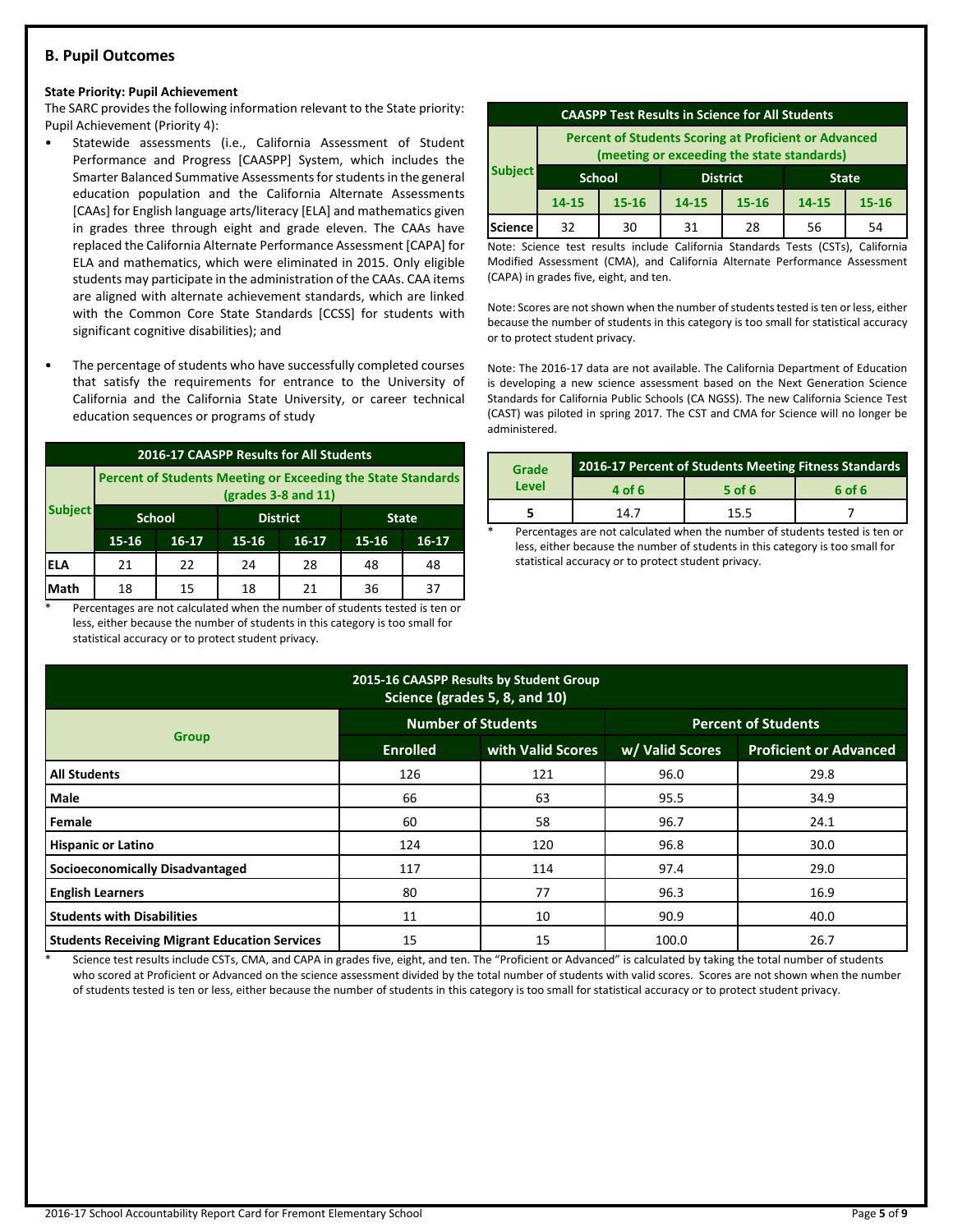| School Year 2016-17 CAASPP Assessment Results - English Language Arts (ELA)<br>Disaggregated by Student Groups, Grades Three through Eight and Eleven |                                   |                                |                                 |                                          |  |  |
|-------------------------------------------------------------------------------------------------------------------------------------------------------|-----------------------------------|--------------------------------|---------------------------------|------------------------------------------|--|--|
| <b>Student Group</b>                                                                                                                                  | <b>Total</b><br><b>Enrollment</b> | <b>Number</b><br><b>Tested</b> | <b>Percent</b><br><b>Tested</b> | <b>Percent</b><br><b>Met or Exceeded</b> |  |  |
| <b>All Students</b>                                                                                                                                   | 485                               | 480                            | 98.97                           | 21.71                                    |  |  |
| <b>Male</b>                                                                                                                                           | 249                               | 247                            | 99.2                            | 14.63                                    |  |  |
| Female                                                                                                                                                | 236                               | 233                            | 98.73                           | 29.18                                    |  |  |
| <b>Hispanic or Latino</b>                                                                                                                             | 475                               | 471                            | 99.16                           | 21.49                                    |  |  |
| <b>Socioeconomically Disadvantaged</b>                                                                                                                | 470                               | 467                            | 99.36                           | 21.89                                    |  |  |
| <b>English Learners</b>                                                                                                                               | 459                               | 456                            | 99.35                           | 21.54                                    |  |  |
| <b>Students with Disabilities</b>                                                                                                                     | 39                                | 39                             | 100                             | 2.56                                     |  |  |
| <b>Students Receiving Migrant Education Services</b>                                                                                                  | 44                                | 44                             | 100                             | 15.91                                    |  |  |

Note: ELA test results include the Smarter Balanced Summative Assessment and the CAA. The "Percent Met or Exceeded" is calculated by taking the total number of students who met or exceeded the standard on the Smarter Balanced Summative Assessment plus the total number of students who met the standard (i.e., achieved Level 3–Alternate) on the CAAs divided by the total number of students who participated in both assessments.

Note: Double dashes (--) appear in the table when the number of students is ten or less, either because the number of students in this category is too small for statistical accuracy or to protect student privacy.

Note: The number of students tested includes all students who participated in the test whether they received a score or not; however, the number of students tested is not the number that was used to calculate the achievement level percentages. The achievement level percentages are calculated using only students who received scores.

| <b>School Year 2016-17 CAASPP Assessment Results - Mathematics</b><br>Disaggregated by Student Groups, Grades Three through Eight and Eleven |                                   |                                |                                 |                                          |  |  |
|----------------------------------------------------------------------------------------------------------------------------------------------|-----------------------------------|--------------------------------|---------------------------------|------------------------------------------|--|--|
| <b>Student Group</b>                                                                                                                         | <b>Total</b><br><b>Enrollment</b> | <b>Number</b><br><b>Tested</b> | <b>Percent</b><br><b>Tested</b> | <b>Percent</b><br><b>Met or Exceeded</b> |  |  |
| <b>All Students</b>                                                                                                                          | 485                               | 478                            | 98.56                           | 15.06                                    |  |  |
| Male                                                                                                                                         | 249                               | 246                            | 98.8                            | 15.45                                    |  |  |
| Female                                                                                                                                       | 236                               | 232                            | 98.31                           | 14.66                                    |  |  |
| <b>Hispanic or Latino</b>                                                                                                                    | 475                               | 469                            | 98.74                           | 15.14                                    |  |  |
| <b>Socioeconomically Disadvantaged</b>                                                                                                       | 470                               | 465                            | 98.94                           | 14.84                                    |  |  |
| <b>English Learners</b>                                                                                                                      | 459                               | 454                            | 98.91                           | 14.76                                    |  |  |
| <b>Students with Disabilities</b>                                                                                                            | 39                                | 39                             | 100                             | 5.13                                     |  |  |
| <b>Students Receiving Migrant Education Services</b>                                                                                         | 44                                | 44                             | 100                             | 11.36                                    |  |  |

Note: Mathematics test results include the Smarter Balanced Summative Assessment and the CAA. The "Percent Met or Exceeded" is calculated by taking the total number of students who met or exceeded the standard on the Smarter Balanced Summative Assessment plus the total number of students who met the standard (i.e., achieved Level 3–Alternate) on the CAAs divided by the total number of students who participated in both assessments.

Note: Double dashes (--) appear in the table when the number of students is ten or less, either because the number of students in this category is too small for statistical accuracy or to protect student privacy.

Note: The number of students tested includes all students who participated in the test whether they received a score or not; however, the number of students tested is not the number that was used to calculate the achievement level percentages. The achievement level percentages are calculated using only students who received scores.

## **C. Engagement**

## **State Priority: Parental Involvement**

- The SARC provides the following information relevant to the State priority: Parental Involvement (Priority 3):
- Efforts the school district makes to seek parent input in making decisions for the school district and each schoolsite.

#### **Opportunities for Parental Involvement (School Year 2017-18)**

Parents are instrumental, encouraged, and visible at School Site Council (SSC) meetings, parent-teacher conferences, Back-to-School Night, Open House, field trips, trimester assemblies, parent trainings, individual classroom assistance, and schoolwide events. We welcome all parents and encourage our parents and family members to visit or volunteer in the classrooms. We send out all parent notices, newsletters, and menus in English and Spanish. We provide babysitting when we have evening parent meetings. An outreach consultant provides resources to our parents and students and monthly Koffee Klatch meetings for parents. Parents at Fremont also participated in Parenting Partners for the 2016-2017 school year.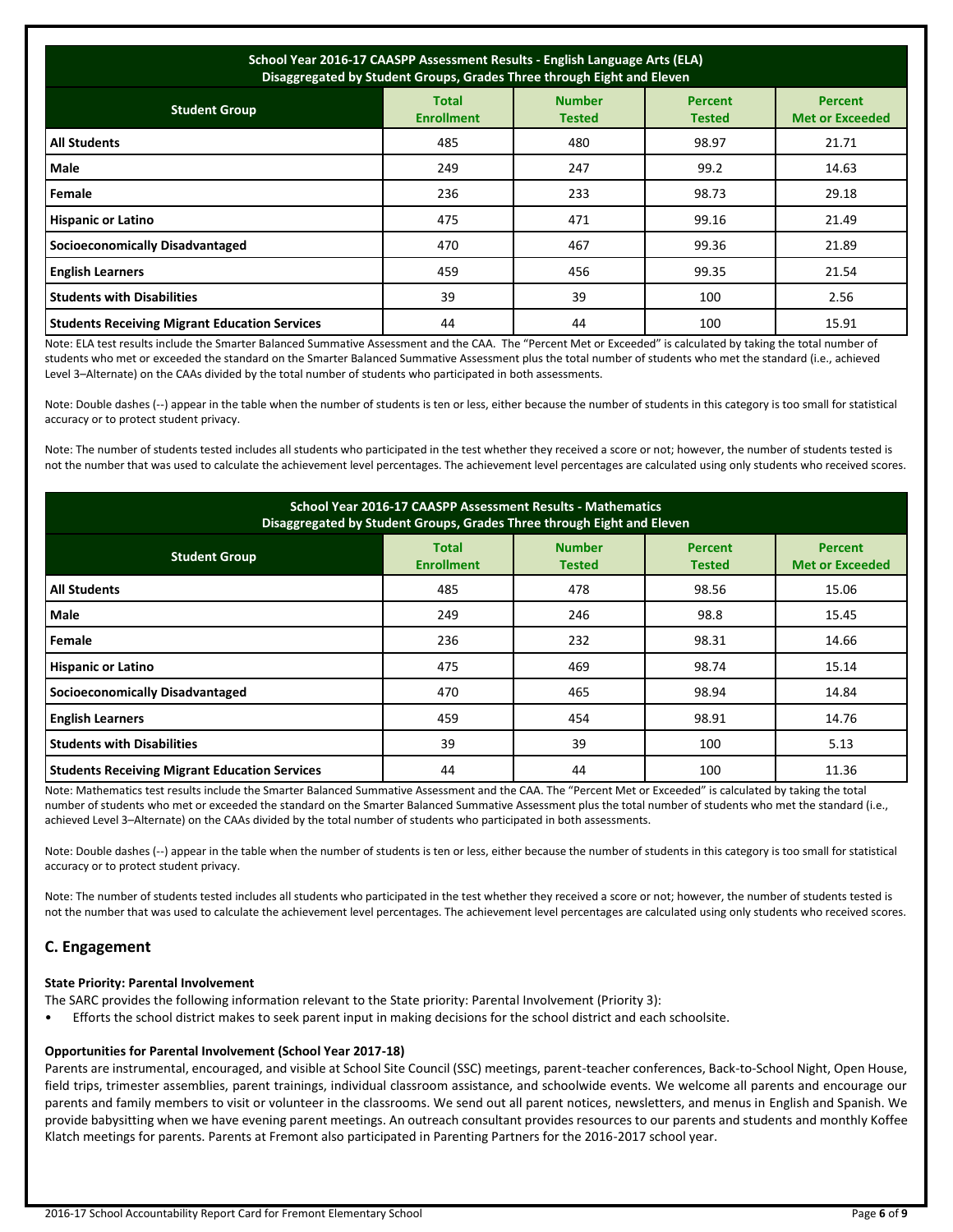We encourage parents to be involved in their children's education to the greatest extent possible. Parents can join our SchoolSite Council (SSC), Parent & Teacher Organization (PTO), or English Language Advisory Committee (ELAC). In addition to attending Back- to-School Night and Open House, parents also volunteer in classrooms, chaperone field trips, support school fund-raisers, and come to parent-teacher conferences in both the Fall and Spring. We also have several fun events thoughout the school year which include movie nights, and PBIS school-wide events. We reach out to support and communicate with parents in all segments of our community. Our parents provide vital support to our students and staff, together we can. For parent involvement opportunities, please contact Mr. John Jimenez, Principal at (831) 753-5750.

#### **State Priority: School Climate**

The SARC provides the following information relevant to the State priority: School Climate (Priority 6):

- Pupil suspension rates;
- Pupil expulsion rates; and
- Other local measures on the sense of safety.

#### **School Safety Plan**

The Alisal Union School District (AUSD) and the 12 schools in the district recognize the importance of es-tablishing a set of planned procedures aimed at reducing the impact of a major disaster in AUSD facilities and have developed a coordinated and directed response plan to be followed by all staff and students in the event of a crisis or emergency situation. Following the specialized operational concepts and guidelines established in the plan will enhance the capability of both the District and the Schools to respond to any emergency.

The strategies described in this plan have been developed for the express purpose of identifying all hazards that could seriously affect school operations, and mitigating the impact that these could have on AUSD students, personnel and property. They are based on the Standardized Emergency Management System (SEMS) and the National Incident Management System (NIMS) in use by federal, state and local emergency services agencies across the country, and address all stages in the cycle of planning for effective crisis management: Mitigation and Pre-vention, Preparedness, Response and Recovery.

At Fremont Elementary, our staff and child supervisors monitor the school grounds before and after school, at recesses, and at lunchtime. Teachers regularly review the rules for safe, responsible behavior. We require that all visitors enter the school through the main office door, where they sign in and receive a visitor's badge.

We revise our School Safety Plan annually; it was last revised on August, 2015. The plan includes procedures for emergencies, exit routes, and location of emergency shut-off stations. We make the plan available in the school office and share it with all staff during our first staff meeting of the school year. We have monthly fire and earthquake drills and an annual emergency disaster drill. The school site's safety plan is reviewed annually by staff and School Site Council. Staff is informed of the contents of the plan, where plan is located, and how plan can be used. School Site Council members are also informed of the mandated contents and procedures. School Site Council has the opportunity to provide input and feedback. The School Site Council approves plan by the end of February and then the plan is submitted to Monterey County Office of Education by March 1st.

Fremont has implemented Positive Behavior Interventions and Supports (PBIS), which is a proactive approach to establishing the behavioral supports and social culture needed for all students in the school to achieve social, emotional, academic success. In particular, Fremont has school-wide expectations for all students that are visible in most school areas (e.g., classrooms, cafeteria, library, computer lab, office, hallways, etc.). Other critical elements of PBIS include, but are not limited to: establishing a team/collaboration, faculty buy-in, establishing data-based decision-making system, modifying discipline referral process, forms, and definitions, establishing expectations and rules, developing lessons plans and teaching the expected behaviors, creating a reward system, refining consequences, monitoring, evaluating and modifying as needed.

| <b>Suspensions and Expulsions</b> |         |         |         |  |  |  |
|-----------------------------------|---------|---------|---------|--|--|--|
| <b>School</b>                     | 2014-15 | 2015-16 | 2016-17 |  |  |  |
| <b>Suspensions Rate</b>           | 0.0     | 0.0     | 0.0     |  |  |  |
| <b>Expulsions Rate</b>            | 0.0     | 0.0     | 0.0     |  |  |  |
| <b>District</b>                   | 2014-15 | 2015-16 | 2016-17 |  |  |  |
| <b>Suspensions Rate</b>           | 1.1     | 1.0     | 0.5     |  |  |  |
| <b>Expulsions Rate</b>            | 0.0     | 0.0     | 0.0     |  |  |  |
| <b>State</b>                      | 2014-15 | 2015-16 | 2016-17 |  |  |  |
| <b>Suspensions Rate</b>           | 3.8     | 3.7     | 3.6     |  |  |  |
| <b>Expulsions Rate</b>            | 0.1     | 0.1     | 0.1     |  |  |  |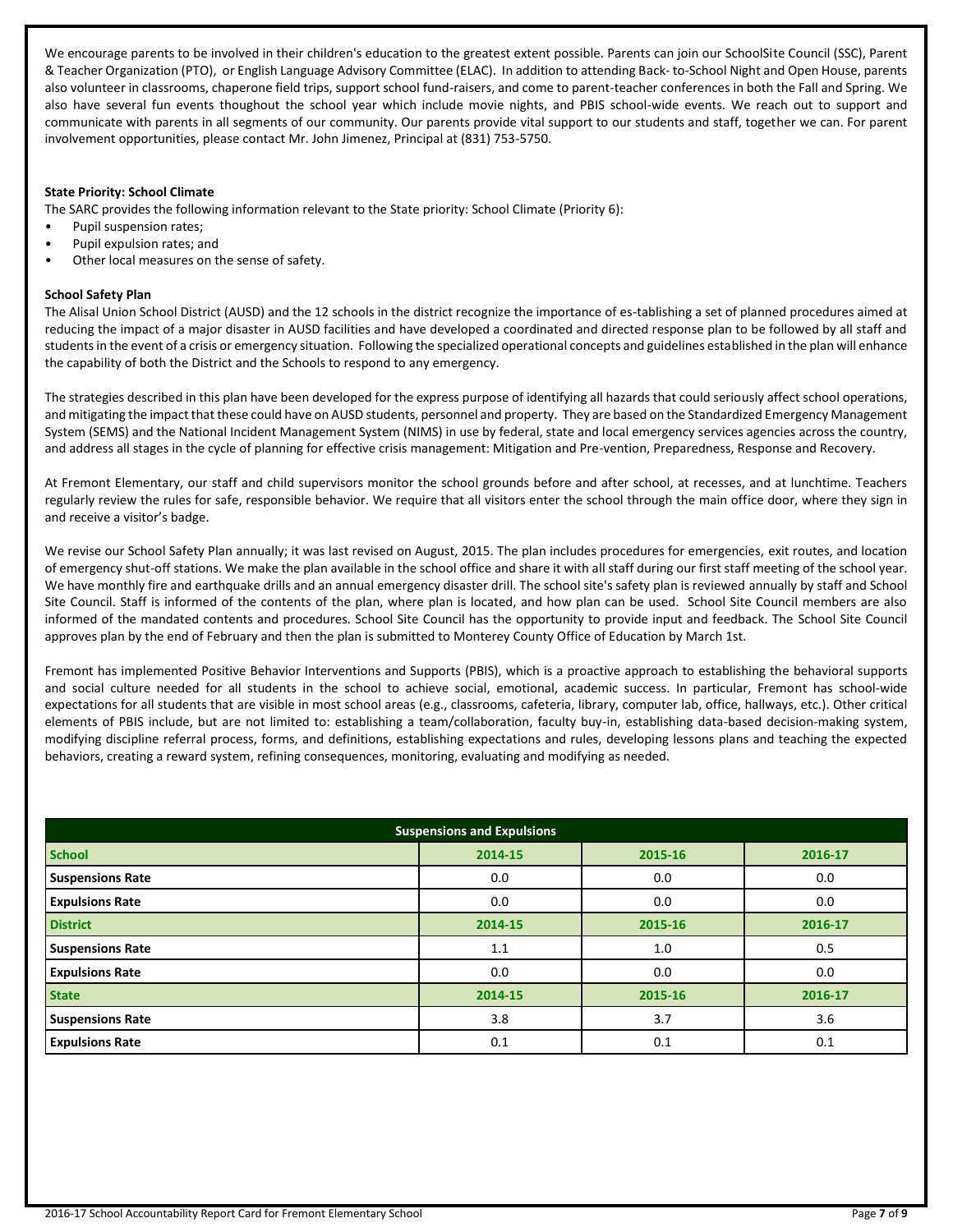## **D. Other SARC Information**

The information in this section is required to be in the SARC but is not included in the state priorities for LCFF.

| 2017-18 Federal Intervention Program                |               |                 |  |  |  |
|-----------------------------------------------------|---------------|-----------------|--|--|--|
| <b>Indicator</b>                                    | <b>School</b> | <b>District</b> |  |  |  |
| <b>Program Improvement Status</b>                   | In PI         |                 |  |  |  |
| <b>First Year of Program Improvement</b>            | 2004-2005     |                 |  |  |  |
| Year in Program Improvement                         | Year 3        |                 |  |  |  |
| Number of Schools Currently in Program Improvement  | 8             |                 |  |  |  |
| Percent of Schools Currently in Program Improvement | 61.5          |                 |  |  |  |

## **Academic Counselors and Other Support Staff at this School**

| <b>Number of Full-Time Equivalent (FTE)</b>                |    |  |  |  |
|------------------------------------------------------------|----|--|--|--|
| <b>Academic Counselor</b>                                  | Ω  |  |  |  |
| <b>Counselor (Social/Behavioral or Career Development)</b> |    |  |  |  |
| Library Media Teacher (Librarian)                          |    |  |  |  |
| Library Media Services Staff (Paraprofessional)            |    |  |  |  |
| <b>Psychologist</b>                                        | .5 |  |  |  |
| <b>Social Worker</b>                                       | Ω  |  |  |  |
| <b>Nurse</b>                                               | Ω  |  |  |  |
| Speech/Language/Hearing Specialist                         | .5 |  |  |  |
| <b>Resource Specialist</b>                                 | 1  |  |  |  |
| Other                                                      | 3  |  |  |  |
| <b>Average Number of Students per Staff Member</b>         |    |  |  |  |
|                                                            |    |  |  |  |

**Academic Counselor** 0

One Full Time Equivalent (FTE) equals one staff member working full time; one FTE could also represent two staff members who each work 50 percent of full time.

| Average Class Size and Class Size Distribution (Elementary) |         |                           |                              |          |  |           |                                                                         |       |   |  |   |   |
|-------------------------------------------------------------|---------|---------------------------|------------------------------|----------|--|-----------|-------------------------------------------------------------------------|-------|---|--|---|---|
|                                                             |         |                           | <b>Number of Classrooms*</b> |          |  |           |                                                                         |       |   |  |   |   |
| Grade                                                       |         | <b>Average Class Size</b> |                              | $1 - 20$ |  | $21 - 32$ |                                                                         | $33+$ |   |  |   |   |
|                                                             | 2014-15 | 2015-16                   | 2016-17                      |          |  |           | 2014-15 2015-16 2016-17 2014-15 2015-16 2016-17 2014-15 2015-16 2016-17 |       |   |  |   |   |
| К                                                           | 28      | 30                        | 26                           |          |  | Ŧ         | 5                                                                       | 5     | 4 |  |   |   |
|                                                             | 27      | 24                        | 25                           |          |  |           | 5                                                                       | 5     | 5 |  |   |   |
| 2                                                           | 24      | 26                        | 22                           |          |  |           | 5                                                                       | 5     | 5 |  |   |   |
| 3                                                           | 26      | 22                        | 25                           |          |  |           | 5                                                                       | 5     | 5 |  |   |   |
| 4                                                           | 26      | 32                        | 26                           |          |  |           | 5                                                                       | 2     | 4 |  | 2 |   |
| 5                                                           | 29      | 31                        | 33                           |          |  |           | 4                                                                       | 4     | 2 |  |   | 2 |
| 6                                                           | 29      | 28                        | 31                           |          |  |           | 4                                                                       | 4     | 4 |  |   |   |

\* Number of classes indicates how many classes fall into each size category (a range of total students per class).

## **Professional Development provided for Teachers**

The major areas of professional development for teachers in 2016-2017 included the following:

- Standards-based planning for instruction, learning and assessment
- Explicit Direct Instruction
- Common Core State Curriculum
- Side by Side (for teachers facilitating Structured English Immersion classes)
- Lesson Design and Engagement
- Coaching Cycles (for Academic Coaches)
- Teaching to the Math standards (primary grade teachers)
- PBIS
- Consistent vocabulary training
- Ongoing training on English Language Development (ELD)

Professional development was delivered through grade level sessions during regular work days with release time for classroom teachers. Teachers were supported during implementation by the site's Academic Coach.